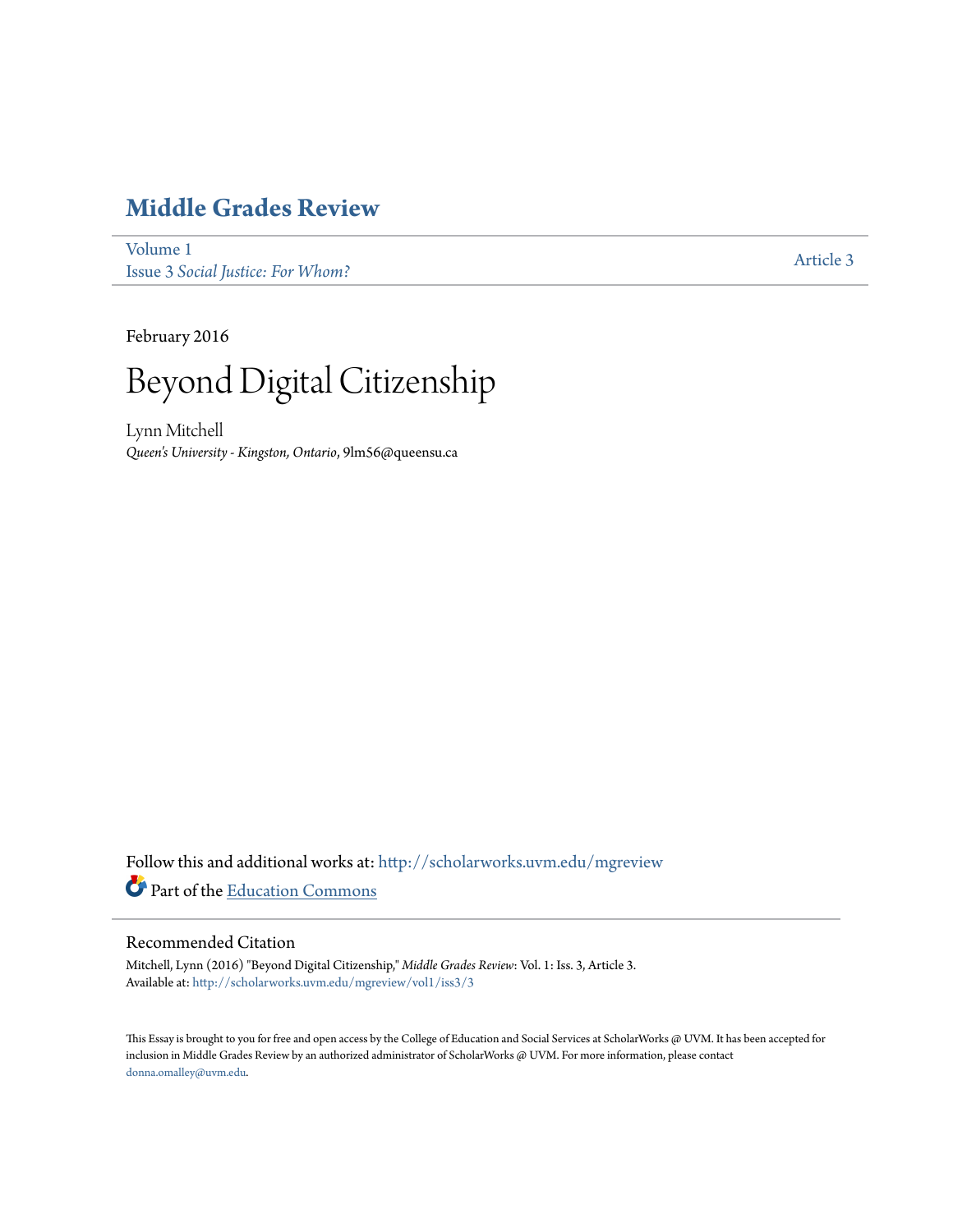## **Beyond Digital Citizenship**

**Lynn Mitchell,** Queen's University

### **Abstract**

 Conversations in middle school about digital citizenship tend to focus on the responsibilities of citizenship and the issues of surveillance, safety, cyberbullying, and internet etiquette. While these are important and essential conversations, digital citizenship education needs to consider youth political identity and democratic participation in digital spaces if educators wish to take full advantage of the empowering potential of participatory technology. The potential for youth to shape diverse identities through digital technologies has significant implications for youth empowerment and agency and helps dismantle reductive narratives that have tended to define middle school youth. The role of digital citizenship education must be expanded to include critical social justice education. Such a reconceptualization of digital citizenship will result in curriculum that understands and supports the role digital technologies play in the development of youth political identity and help empower young people to impact positively on political issues. Little research has been done on the convergence of youth political identity and participatory technology spaces which are designed specifically for social justice and supported by social justice pedagogical ideals. Online social justice spaces support user empowerment through critical social justice education, community building, and orientation toward social action. If the context of youth lived experience is a technological one, the expression of youth political identity and youth activism through digital pathways requires attention and support from educators interested in digital citizenship education.

#### **Introduction**

Citizenship education in middle school is frequently tied to behaviour management initiatives and consequently usually involves obedience to authority, compliance with rules, and learning to be polite; it rarely considers thinking critically about political issues (Westheimer, 2008). Similarly, conversations in middle school about digital citizenship tend to focus on the responsibilities of internet use and the issues of surveillance, safety, and cyberbullying. The Association for Middle Level Education (AMLE), for example, cautions educators that while digital technologies provide important learning opportunities, young people must be "fully informed and wise consumers of modern media" (NMSA, 2010, p. 24). The AMLE, however, also maintains that at the heart of middle school education is a commitment to developing young people who are ethical and democratic citizens who express optimism about the future (NMSA). While conversations about internet surveillance, safety, cyberbullying, and

etiquette are essential, empowering students to be active and ethical citizens of a globalized world is even more important, and represents more fully the vision of middle school education identified by the AMLE.

Youth can and do express diverse political identities and engage in diverse citizenship practices in digital spaces. The Harry Potter Alliance (HPA) has mobilized millions of young fans of the books to engage in social justice initiatives ranging from book donations and fundraising for Haiti to supporting fair trade and net neutrality (HPA, 2015). The social justice platform TakingITGlobal (TIG) currently has over 500,000 youth members and over 2000 youthled initiatives all over the world. We Day attracts hundreds of thousands of young activists and has a Facebook membership of over three million subscribers. Organizations such as HPA, the Born This Way Foundation, Youth Voices.org, Change.org, TIG, the Free Child Project, and Me to We demonstrate that young people are able to leverage technology to engage in social justice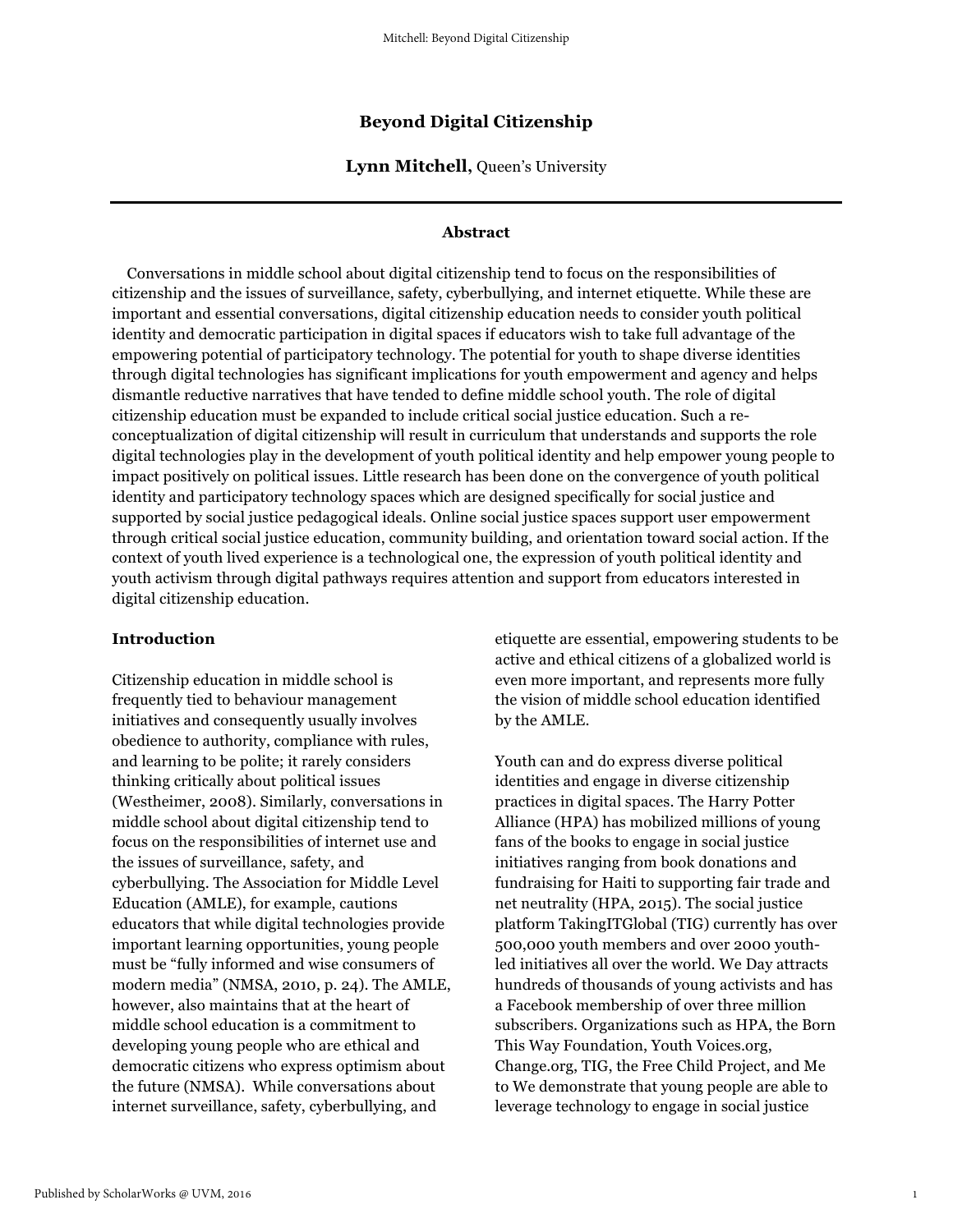issues, mobilize for change, and organize politically to impact upon the world. Westheimer (2008) argued that meaningful citizenship education requires the inclusion of critical social justice curriculum, and this is also true of digital citizenship education; what is needed is instruction that focuses on critical exploration of equity and aims for civic action and systemic change. Digital citizenship education needs to reflect the reality of youth who are politically active in digital spaces, and support this political engagement with critical social justice education that empowers young people to act upon the world in an informed and meaningful way.

## **Youth Online Political Identity and Practice**

Lesko (2012), in her discussion of the social practice of adolescence, argued that adolescence is presented as naturally occurring and is framed by powerful and reductive narratives that define young people as too unformed, irresponsible, and troublesome to be considered capable of selfdetermined action and thought. Included within discourses of adolescence is the belief that youth are disengaged from political practice, a belief that participation numbers in organizations such as TakingITGlobal and Me to We would seem to contradict. What does seem true is that young people are not very engaged in more traditional politics like voting and joining a political party. However, disengagement from certain forms of politics does not mean that youth are not interested in politics or that youth political practices are somehow less meaningful than the politics practiced by adults. Me to We activist Morgan Baskin suggested that in term of politics:

> Young people aren't interested in electoral politics, but they're very interested in other sides of politics in terms of things like causes and issues. We have opinions, but we don't often engage in electoral politics, which is an important distinction to make… The problem is with electoral politics, not with young

people. Young people are signing petitions, joining protests and all sorts of things. (Baskin, 2014)

Loader (2007) described young people as "culturally displaced" in terms of their political engagement: "young people are not necessarily any less interested in politics than previous generations but rather traditional political activity no longer appears appropriate to address the concerns associated with contemporary youth culture" (pp. 1-2). As we consider the potential for youth political empowerment through the use of digital technologies it becomes necessary to move beyond the concept of technologies as simply tools for education and start seeing the digital landscape as the context of youth lived experience. Ito et al. (2010) concluded in their three-year ethnographic study of youth technology use that the generational identity for today's youth is a technological one; youth are "hanging out" in digital spaces, developing knowledge, identity, and agency through the tools of participatory technology in unique and collaborative ways.

To describe digital technologies as merely tools is to undervalue the impact these technologies have on youth culture and the formation of youth identities, including political identities. Youth culture and the digital technologies associated with it provide potential for alternative forms of civic engagement and diverse pathways to political participation that are personalized and empowering. Such alternative political practice is viewed as particularly appealing to youth, who tend to be highly engaged in issue and identity politics, and largely competent with the tools of participatory technology such as social media (Ito et al.; Jenkins, Purushotma, Weigel, Clinton, & Robison, 2009; Loader, 2007; Loader & Mercea, 2011; Loader, Vromen, & Xenos, 2014). Vromen, Xenos, and Loader (2015) found that social media use is pervasive among all forms of youth groups; social media is used consistently to share information, mobilize action, and "redefine political action and political spaces" (p. 80). The internet appears to impact positively on political mobilization and in particular supports youth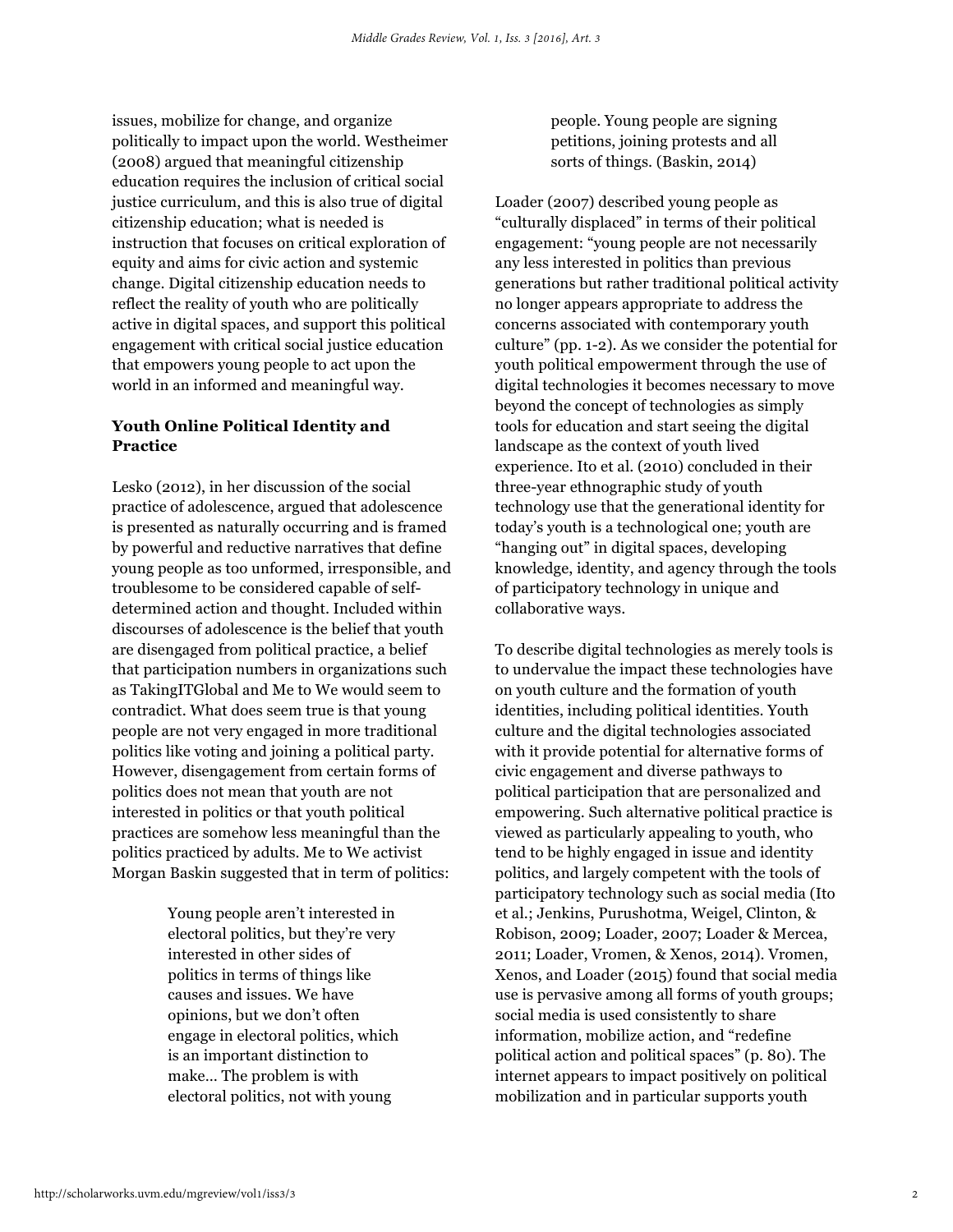mobilization in offline spaces (Cohen & Kahne, 2012; Serup Christensen, 2015) making digital technology an important aspect of youth political practice that must be reflected in digital citizenship curriculum.

Participatory cultures that form around interestbased online activity appear to develop individual participants' sense of agency and interest in civic engagement. A large scale, national study that surveyed nearly 3,000 American youth found that youth who are highly involved in non-political, interest-driven online activity were five times more likely to engage in the 11 indicators of participatory politics as defined by the study, such as political blogging or petitioning, and four times more likely to engage in any form of political act than youth who were not highly engaged online (Cohen & Kahne, 2012). The study also had important implications for marginalized youth as the researchers found that participatory technology appeared to support more equitable political participation, both in terms of increased participation of youth who are marginalized in the political process in general, and across racial and ethnic groups within youth culture.

The study found distribution of participation online to be far more equitable than the distribution of participation in traditional political forms such as voting, suggesting that digital spaces do provide an active political pathway for marginalized youth. Almost half of all youth surveyed had participated in at least one act of politics online; clearly digital spaces are an important dimension of youth political participation and identity. The technologies associated with these spaces provide pathways for political engagement that are more meaningful and relevant to the lives of young people, for whom the digital world is the context in which their political selves are formed and expressed. Within this context, digital citizenship education must be reconceptualised as a new form of active citizenship and digital activism as a meaningful way for young people to express their political identities and impact upon the world they live in.

#### **Technology and Youth Empowerment**

Freire (1994, 1996) contended that the role of an educator is to provide the tools and create the conditions for critical awareness leading to purposeful action towards a more equitable world and technology is most certainly the tool of the learner in the 21st century. The potential for youth to shape narratives and identities through participatory technologies has significant implications for youth empowerment and agency, particularly for marginalized youth, who may have fewer safe spaces to explore alternative political practices and identities. Participatory technologies offer the possibility of social and political participation through membership in affinity communities that are fluid, nonhierarchal, and inclusive of diverse political identities (Gee, 2009). These technologies facilitate user-created content and support the ideals of a middle school curriculum that is student-centered, relevant, exploratory, and integrative (NMSA, 2010).

The social justice platform, TakingITGlobal (TIG), for example, is an online space that purposefully combines political participation with the fluid collaborative elements associated with youth culture. TIG's (2013) clearly stated mandate is to leverage technology use for social justice education and action through the connection of unstructured youth engagement to a social justice framework that provides development of critical understanding, resources, opportunities for action, and possibilities for connecting with a likeminded youth community. This process is facilitated by a technology-based delivery that connects youth to inspiration (TIG, 2015), an engaged and active community (online community, mentoring, groups), comprehensive resources (curriculum guides, toolkits, workshops, programs, virtual classrooms), and diverse opportunities (programs, initiative pages, groups) for online and offline engagement in action.

Online communities such as TIG create opportunities for non-hierarchal, user-centered learning experiences that young people frequently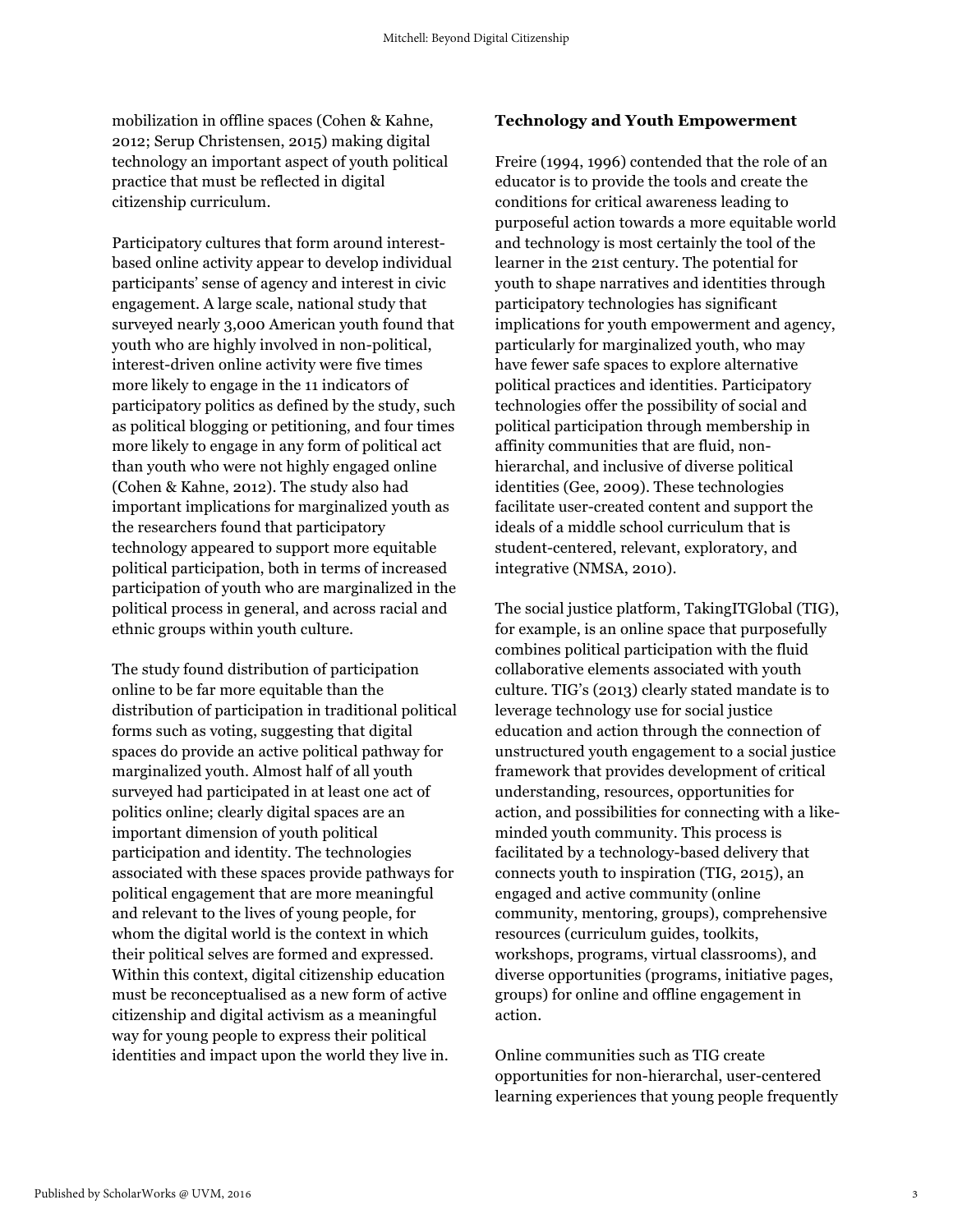identify as empowering and important (Gee, 2009, 2013; Ito et al., 2013; Jenkins et al., 2009). Members of the TIG community consistently identify their experience using TIG as having a positive impact on their feelings of empowerment, engagement in social justice, and capacity to achieve their social justice goals. Member Christino Gomez identified the TIG platform as instrumental in developing his understanding and awareness of social justice issues, and in particular global issues because of the emphasis on diversity and cultural responsiveness. Michael Boampong, a TIG member from Ghana, saw the role of TIG as supporting youth social justice passion with a structured framework of education and opportunities. Michael stated:

> I believe that a global education needs to be something more than just classes and lessons learned. It's about researching, discussing, and taking action on some important issues that can be dealt with using minimal resources. For some people whom I met the challenge for them was that they did not have the information and the platform to enable them to take action. (Boampong, n.d.)

Sociality is central to the potential of participatory technology to contribute to youth empowerment for political action. Wilson (2002) argued that an "information system that knits diverse people together through meaningful relationships" is important to facilitating civic participation and participatory democracy (p. 384). Sampson, McAdam, MacInobe, & Weffer-Elizondo (2005) analysed over 4,000 civic engagement events over a 30 year period in order to better describe the changing identity of civic engagement. They concluded that "meaningful relationships" have much to do with commitment to collective action within a community. Further, this study found that collective action resulted most effectively from the development of a sense of engagement and efficacy facilitated by an organizational infrastructure. Such an argument aligns with empowerment theory models (Perkins &

Zimmerman, 1995) and supports the effectiveness of online social justice communities which connect participant engagement to an organized network. Networks have always played an important role in civil activism and online networks are no exception. Social networks that support critically engaged youth in expressing their understanding and commitment to social justice politics allow youth to develop citizenship norms that include the development of collective engagement and efficacy that is essential for action. The development of such social networks through online and blended social justice programs such as TIG and Me to We should be an essential part of critical digital citizenship education.

## **Digital Activism, Critical Social Justice Education, and Technology**

The history of technology use in education is complex and contentious, but what is clear is that in order to support transformative education practices, technology must be embedded within a pedagogic approach that privileges empowerment and democratic practice (Becker, 2001; Cuban, 2001); technology must be used with intentionality to support social justice principles. Freire (1996) argued that critical understanding and action-oriented practice are both necessary components of transformative education. Even if one assumes that youth of today are a digital generation, youth competence with technology does not necessarily translate into transformative learning practices. Youth are more likely to use technology for recreational purposes, particularly in the absence of explicit instruction and support in using technology for critical thinking or innovative learning, making the necessity for critical digital citizenship education even more crucial (Cohen & Kahne, 2012; Cuban, 2001; Jenkins et al., 2009).

Current work in digital citizenship has clearly demonstrated that the potential of participatory technology to contribute to youth agency and selfexpression has been eroded by the challenges of cyberbullying and hostile internet interactions such as trolling, flaming, and doxing. This hostile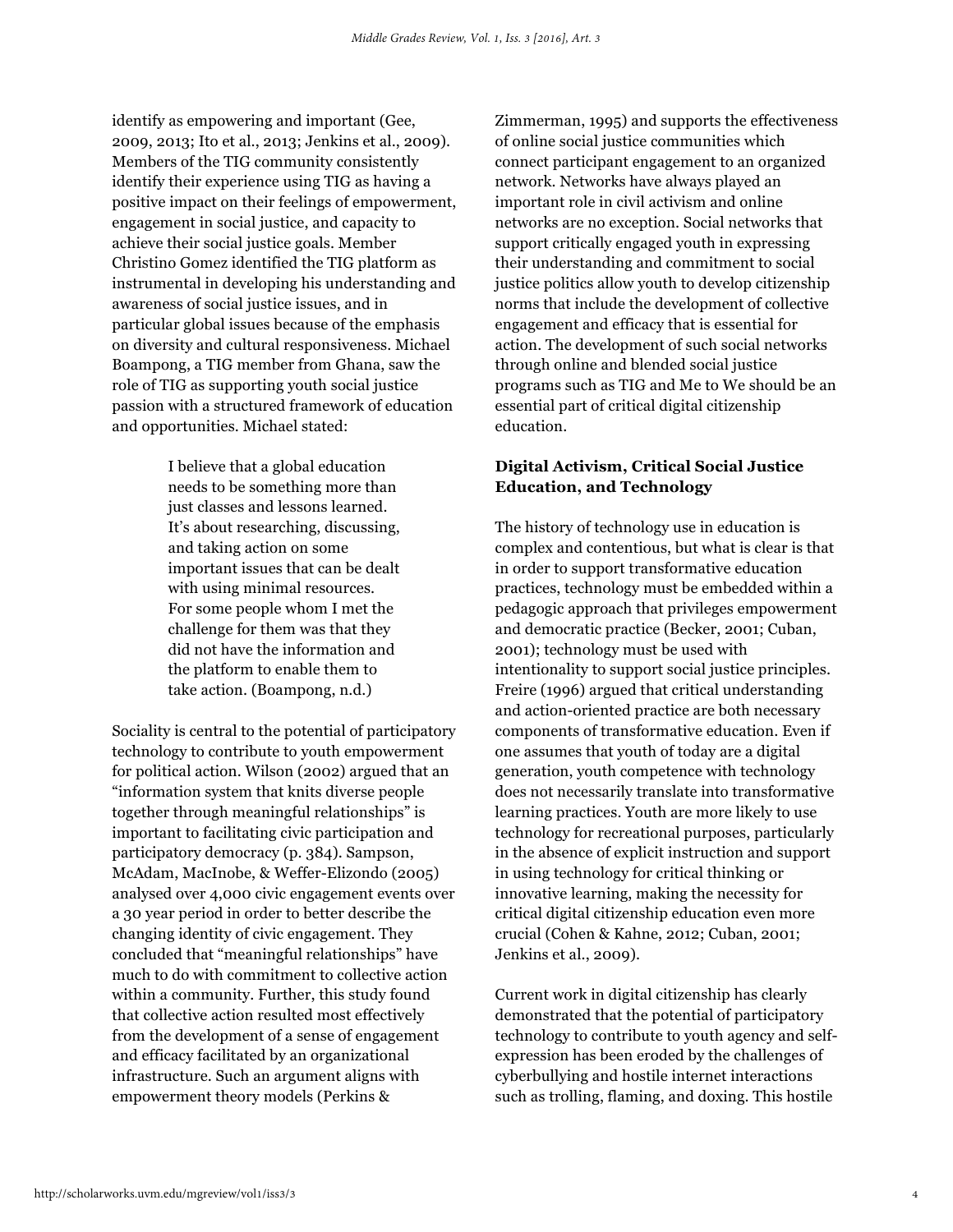environment is well documented and of understandable concern to the members of the education community interested in digital citizenship; Weinstein et al. (2015) found that youth online civic expression was significantly declining in everyday social media sites due to perceived hostile environments, and young people who engage politically online and express civic identities in digital spaces are more likely to experience hostile online interactions. The declining participation patterns could be explained by the fact that some interview subjects choose to express their political identities in spaces other than everyday social media, including alternate online spaces with a more engaged audience (Weinstein et al.). Further, digital spaces with politically engaged communities may offer more than just a safe haven for youth political identity formation and experimentation; they may in fact provide the type of pedagogic support that Freire (1996) argued was necessary for the development of critical awareness leading to social activism.

TIG and Me to We, for example, provide resources, mentorship, and experiential opportunities that align with Freire's ideas around transformative education. TIG and Me to We also align with the curriculum goals set by the AMLE for education that envisions adolescents as active, aware, and ethical citizens of the world, who think critically, collaborate globally, serve actively, and reflect deeply (NMSA, 2010). In order to realize this vision, the role of digital citizenship education must be expanded to include critical social justice education that develops youth political identity and empowers young people to impact positively on political issues.

#### **Digital Activism**

Empowerment for social change is not simply a group of empowered individuals. Social activism requires a sense of collective engagement that occurs through connection to an organizational framework (Sampson et al., 2005). Engaged individuals must act with intentionality as a community to enact social change, and this condition applies equally to offline and online

social justice communities. This conception of activism that it is meaningful, even though it is attached to a digital network rather than a faceto-face community, is important. Critics of the role of technology in activism frequently locate their argument in the ineffectiveness of digital activism and the possibility that virtual activism replaces more traditional forms of political participation that are seen to be more impactful (Fuchs, 2014; Morozov, 2009). *Slacktivism* refers to actions that are defined as political activism by participants but have no real impact on the world; critics argue that slacktivism leads to deterioration in the quality of participation by the politically engaged. This argument appears to be without merit; a large scale survey found that 90% of youth who reported acts of participatory politics also reported voting or involvement in institutional politics (Cohen & Kahne, 2012). The politically engaged do not appear to substitute online activity for offline activity, but rather, engage in both forms of participation.

Regardless, little research has been done on the convergence of youth political identity and participatory technology spaces which are designed specifically for social justice and supported by social justice pedagogical ideals. While not all online political acts may be equal, the slacktivism label clearly does not apply to online social justice spaces that work to actively develop critical consciousness and provide resources and education that empower youth to engage in real world change. Loader (2007) suggested that online political spaces that purposefully combine traditional political action and the world of informal, individualized youth culture represent an intersection that provides "genuine opportunities for young people's political efficacy" (p. 4) and may very well represent the future of democratic engagement.

## **Implications for Digital Citizenship Education**

Lesko (2012) asks us as middle school educators how "we can consider youth as more than just becoming?" (p. 11); we are tasked with counteracting this "ideology of emergence" (p. 2)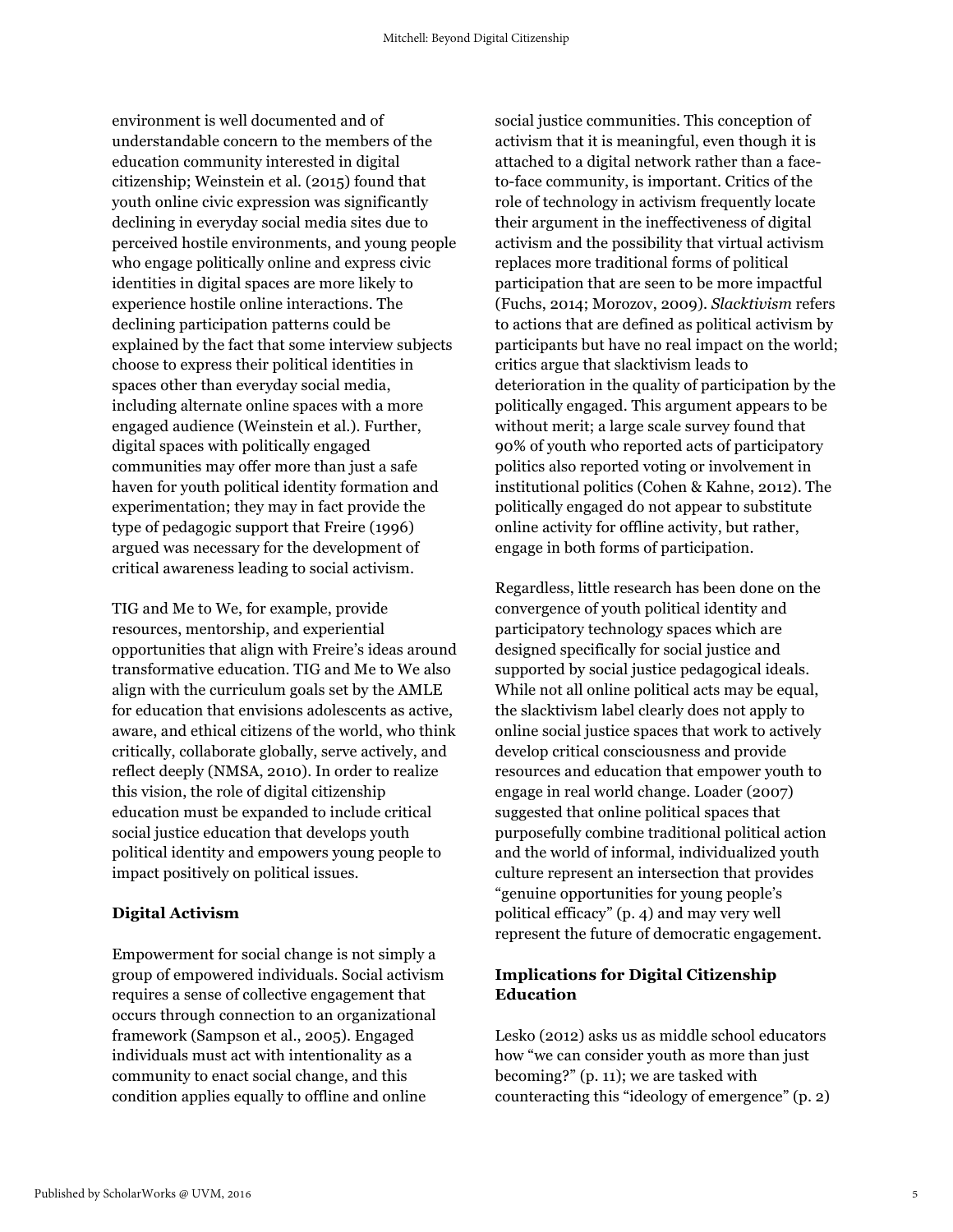that is so prevalent in our understanding of adolescence and in our middle school classrooms. Digital citizenship education that recognizes and supports the alternative political practices of youth is one way to disrupt the narrative of the unformed and powerless citizen-in-waiting. The role of digital citizenship education must be expanded beyond surveillance and security to prioritize critical social justice education that develops youth political identity and empowers young people to impact positively on political issues. If the context of youth lived experience is a technological one, the expression of youth political identity and youth activism through digital pathways requires attention and support from educators interested in digital citizenship education.

The AMLE policy document outlines the vision, curriculum, and future direction of middle school education. Included in this document, however, is a section on the characteristics of the young adolescent learner, including their moral characteristics. Among these moral characteristics is the assertion that middle school students are "generally idealistic, desiring to make the world a better place and to make a meaningful contribution to a cause or issue larger than themselves" but "owing to their lack of experience, are often impatient with the pace of change" (NMSA, 2010, p. 58). This statement implies that idealism is somehow the emergent stage of the political self; something that young people will grow out of with experience.

If we, as middle school educators, truly believe the AMLE vision of "an acute sense of the possible" (p. 27) then we should celebrate and support, as Me to We founder Craig Keilburger does, the shameless idealism of young people. Idealism should be nurtured and supported by critical digital citizenship education that seeks to help youth more clearly define their political selves, their political practices, and their admirable desire to impact upon the world. The inclusion of online social justice programs such as TIG, and the critical analysis of youth appropriation of social media spaces for political and civic action will not only disrupt the ideology

of emergence, but provide meaningful digital citizenship education in our schools.  $\bullet$ 

#### **References**

- Baskin, M. (2014). Morgan Baskin wants to be Toronto's next mayor [Web log comment]. Retrieved from http://about.we365.com/the-teencandidate-morgan-baskin-wants-to-betorontos-next-mayor/
- Becker, H. (2001). *How are teachers using computers*? Paper presented at the Annual Meeting of the American Educational Research association. New Orleans.
- Cohen, C., & Kahne, J. (2012). *The youth and participatory politics survey project report*. Retrieved April 21st from http://ypp.dmlcentral.net/sites/all/files/ publications/YPP\_Survey\_Report\_FULL.
- Cuban, L. (2001). *Oversold & underused: Computers in the classroom*. Cambridge, MA: Harvard University Press.
- Freire, P. (1996). *Pedagogy of the oppressed*. London, UK: Penguin Books.
- Freire, P. (1994). *Pedagogy of hope*. New York, NY: Continuum.
- Fuchs, C. (2014). *Social media: A critical introduction.* London, UK: Sage.
- Gee, J. P. (2013). *The anti-education era*. New York, NY: Palgrave MacMillan.
- Gee, J. P. (2009). *Affinity spaces: From age of mythology to today's schools*. Retrieved from http://www.jamespaulgee.com/node/5.
- Harry Potter Alliance (HPA). (2015). Retrieved from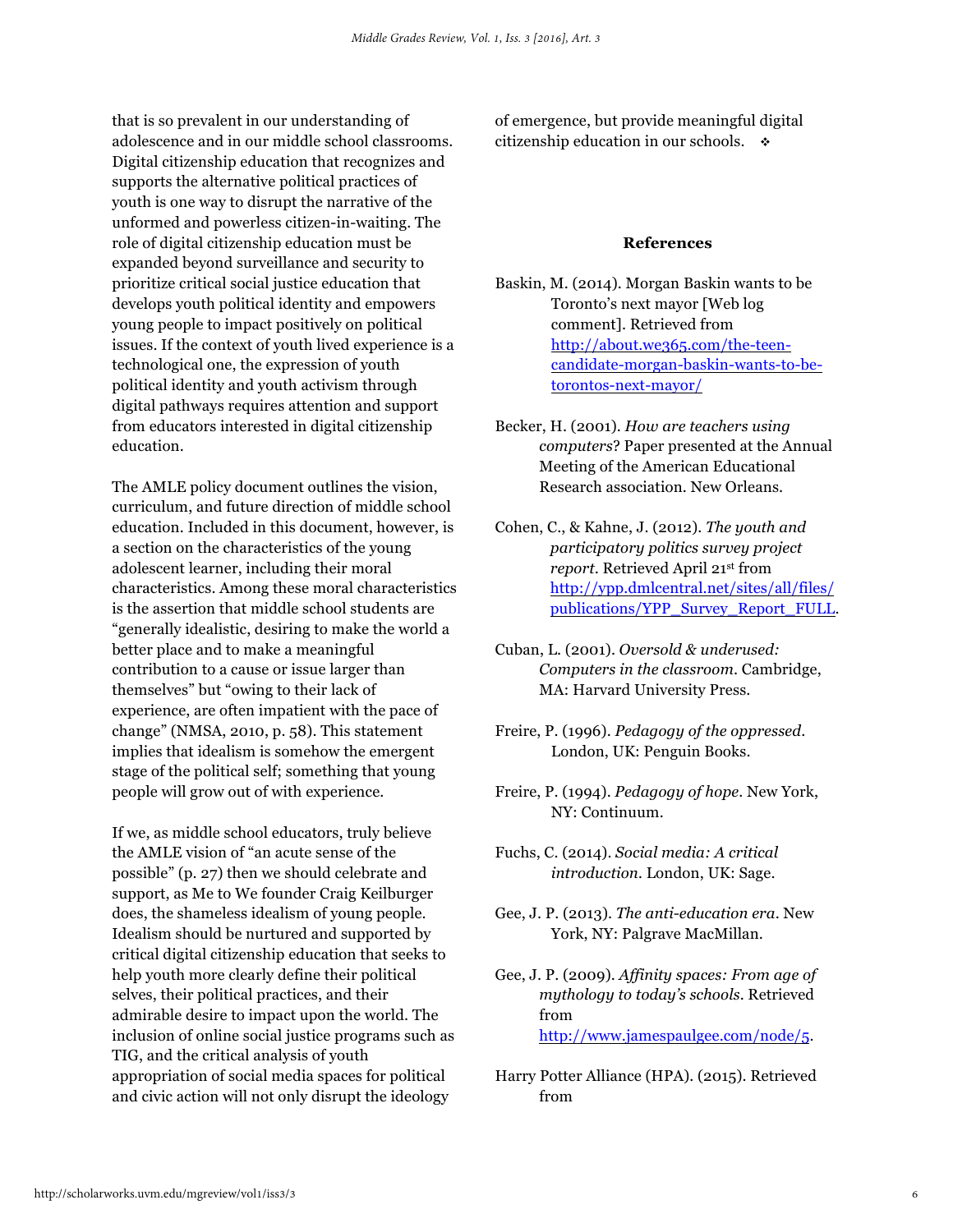http://www.thehpalliance.org/what\_we\_d o

- Ito, M., Gutierrez, K., Livingstone, S., Penuel, B., Rhodes, J., Salen, K., Schor, J., Sefton-Green, S., & Watkins, C. (2013). *Connected learning: An agenda for research and design*. Irvine, CA: Digital Media and Learning research Hub. Retrieved from www.connectedlearning.tv.
- Ito, M., Baumer, S., Bittanti, M., Boyd, D., Cody, R., Herr-Stephenson, B., Horst, H., Lange, P., Mahendran, D., Martinez, K., Pascoe, C. J., Perkel, D., Robinson, L., Sims, C., & Tripp, L. (2010). *Hanging out, messing around, and geeking out: Kids living and learning with new media.* Cambridge, MA: The MIT Press.
- Jenkins, H., Purushotma, R., Weigel, M., Clinton, K., & Robison, A. (2009*). Confronting the challenges of participatory culture: Media education for the 21st century*. Cambridge, MA: MIT Press.
- Lesko, N. (2012). *Act your age: A cultural reconstruction of adolescence*. New York, NY: Routledge.
- Loader, B. D. (2007). Introduction: Young citizens in the digital age: Disaffected or displaced? In B. D. Loader (Ed.), *Young citizens in the digital age: Political engagement, young people and new media.* (pp.1–17). New York, NY: Routledge.
- Loader, B. D., & Mercea, D. (2011). Introduction: Networking democracy? Social media innovations and participatory politics. *Information, Communication & Society, 14*(6), 757–769.
- Loader, B. D, Vromen, A., & Xenos, M. (2014). Introduction: The networked young citizen: Social media, political participation and civic engagement. In B. D. Loader, A. Vromen, & M. Xenos, (Eds.), *The*

*networked young citizen: Social media, political participation and civic*  engagement. (pp.1-13). New York, NY: Routledge.

- Morozov, E. (2010). *The brave new world of slacktivism*. Retrieved from http://foreignpolicy.com/2009/05/19/thebrave-new-world-ofslacktivism/?wp\_login\_redirect=0
- National Middle School Association. (2010a). *This we believe: Keys to educating young adolescents*. Retrieved from https://8461cuttingedgetechteam.wikispac es.com/file/view/22605279-This-We-Believe-Keys-to-Educating-Young-Adolescents.pdf
- Perkins, D., & Zimmerman, M. (1995). Empowerment theory, research, and application. *American Journal of Community Psychology, 23*, 569–579.
- Sampson, B., McAdam, D., MacInobe, H., & Weffer-Elizondo, S. (2005). Civil society reconsidered: The durable nature and community structure of collective civic action. *American Journal of Sociology, 3*(3), 673–714.
- Serup Christensen, H. (2011). *Political activities on the Internet: Slacktivism or political participation by other means?* Retrieved from http://firstmonday.org/article/view/333 6/2767
- TakingITGlobal (2015). Member stories [web log comment]. Retrieved from http://www.tigweb.org/community/stori es/
- TakingITGlobal (2013). *Annual report*. Retrieved from http://www.epageflip.net/i/379168 takingitglobal-annual-report-2013
- Vromen, A., Xenos, M. A., & Loader, B. (2015). Young people, social media and